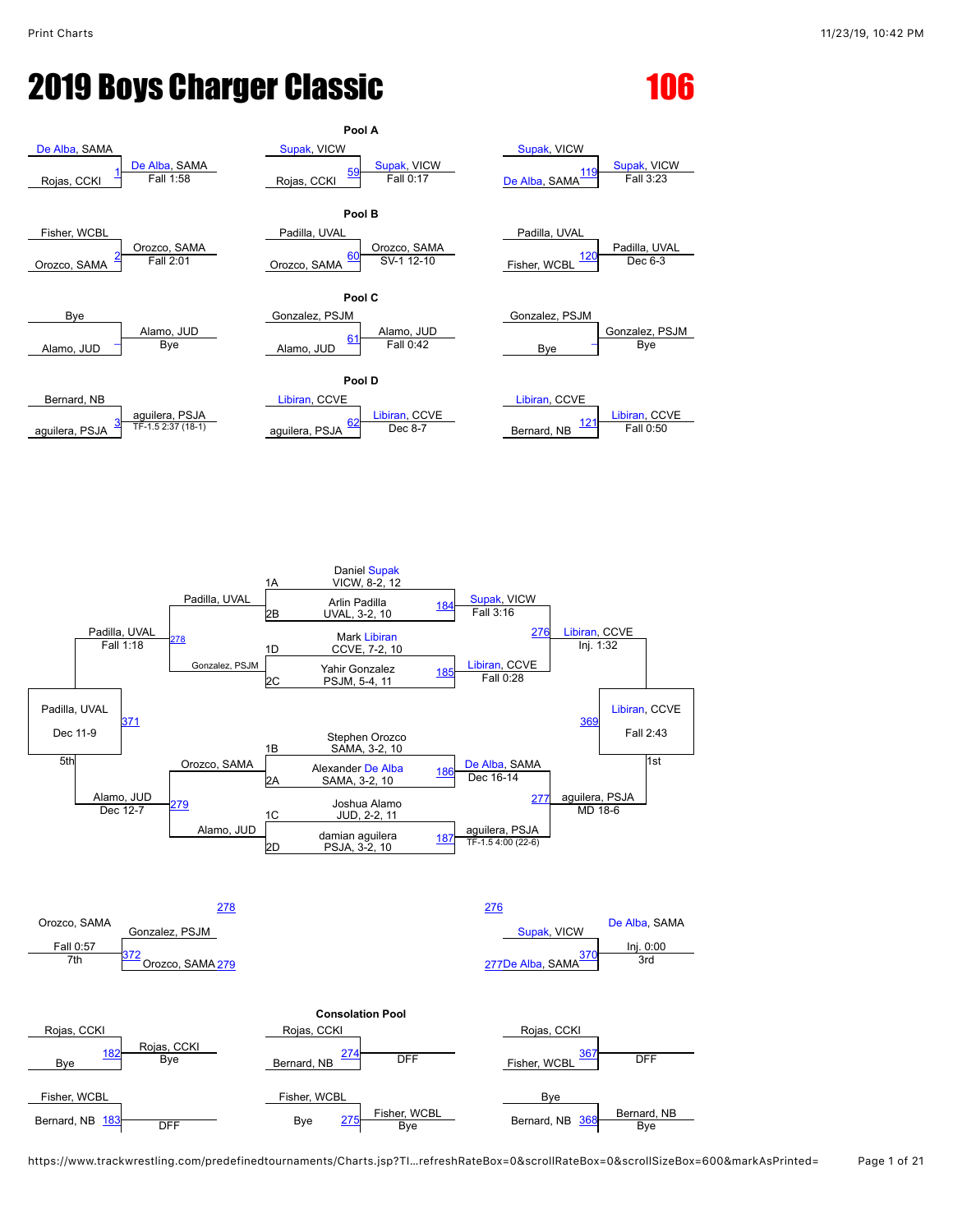## **2019 Boys Charger Classic**

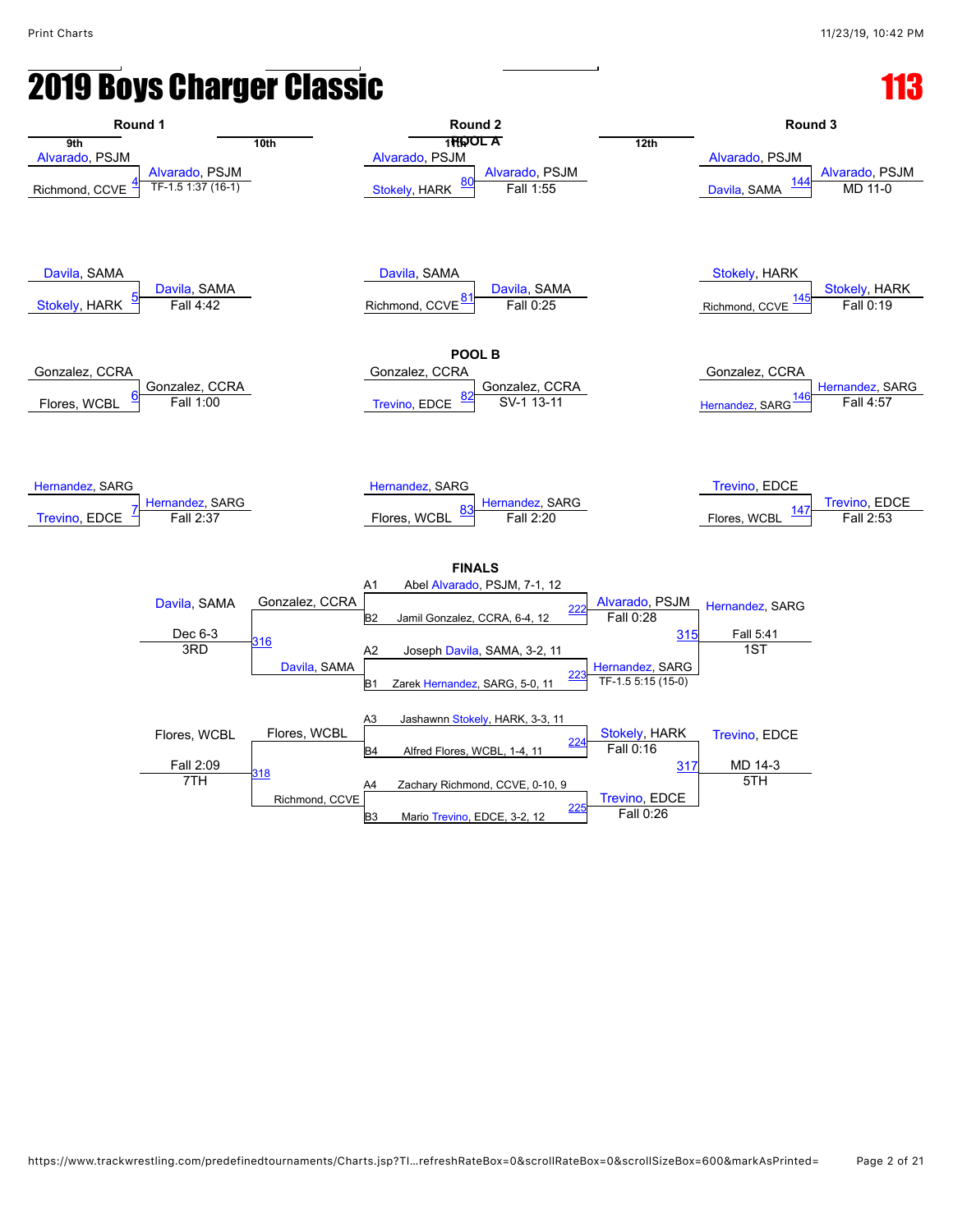### **2019 Boys Charger Classic 120 120**



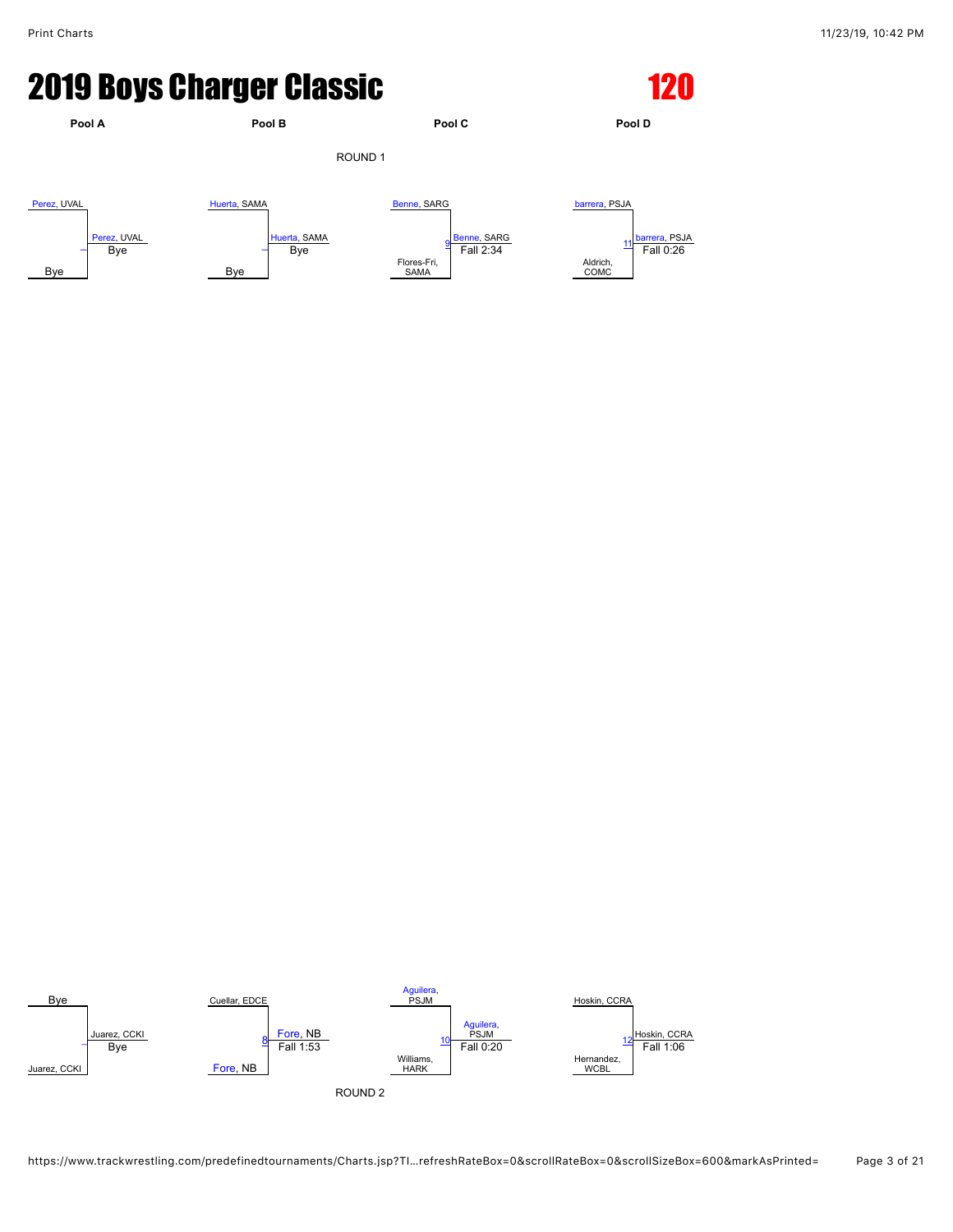

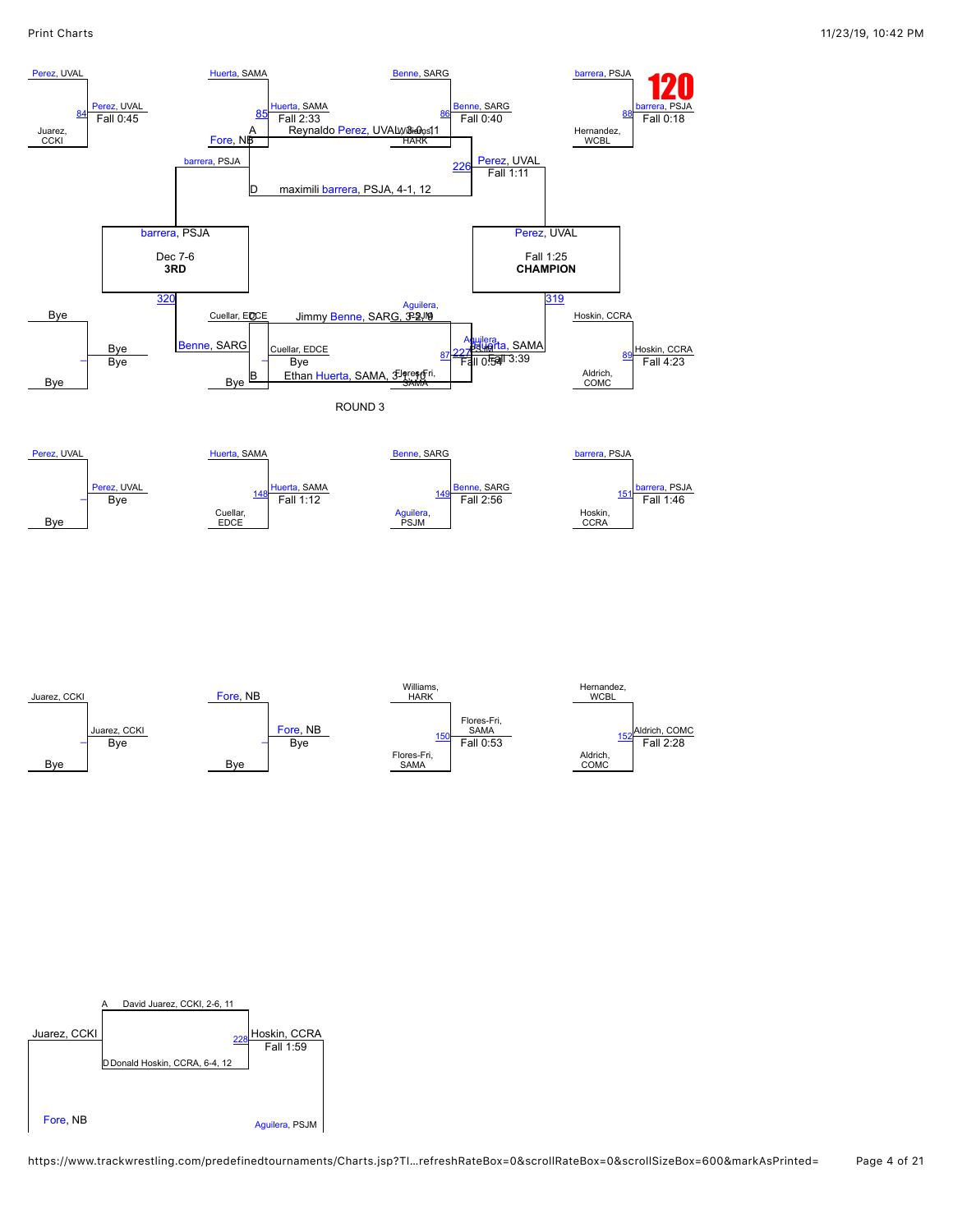

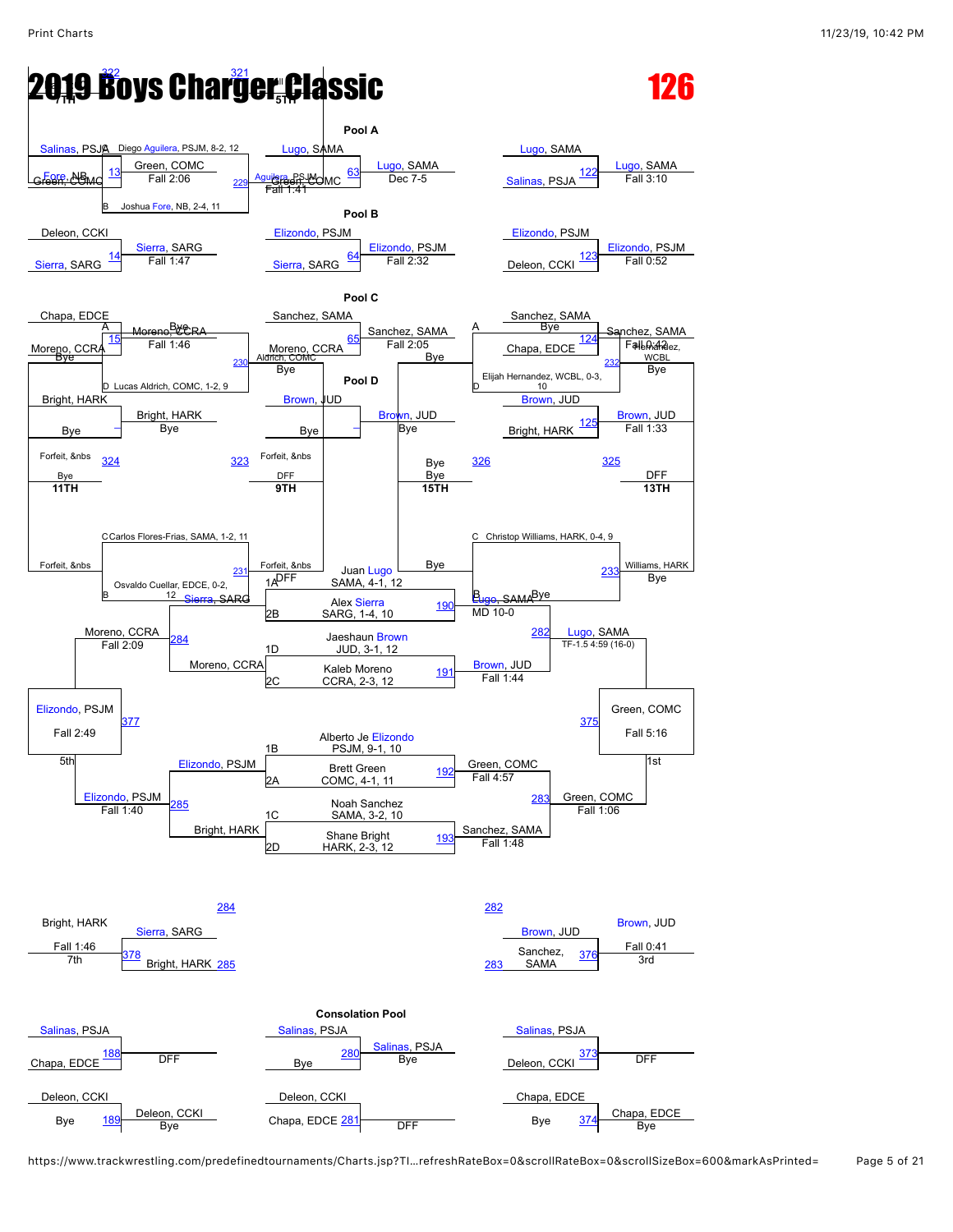# **2019 Boys Charger Classic <b>132** 132





https://www.trackwrestling.com/predefinedtournaments/Charts.jsp?TI…refreshRateBox=0&scrollRateBox=0&scrollSizeBox=600&markAsPrinted= Page 6 of 21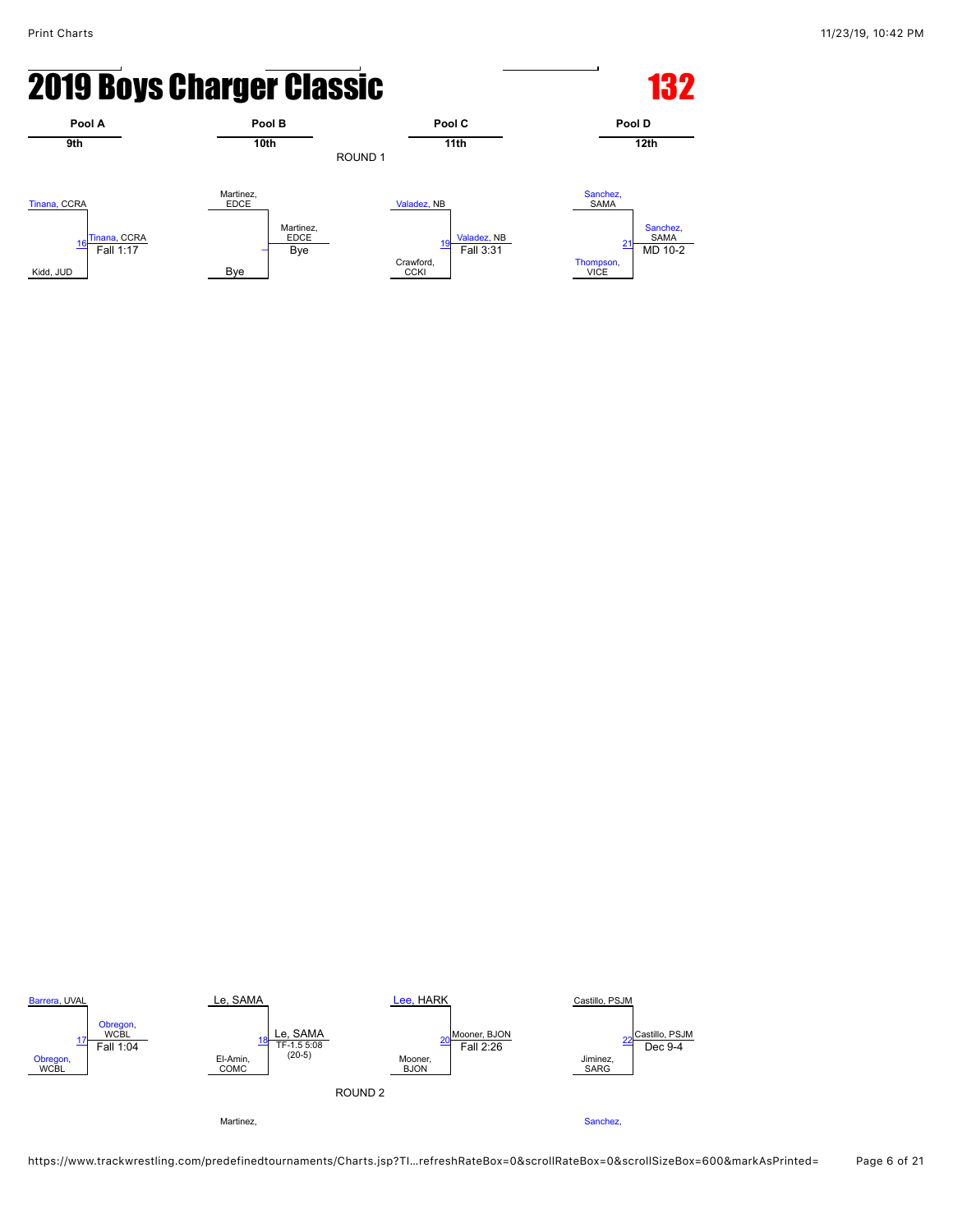

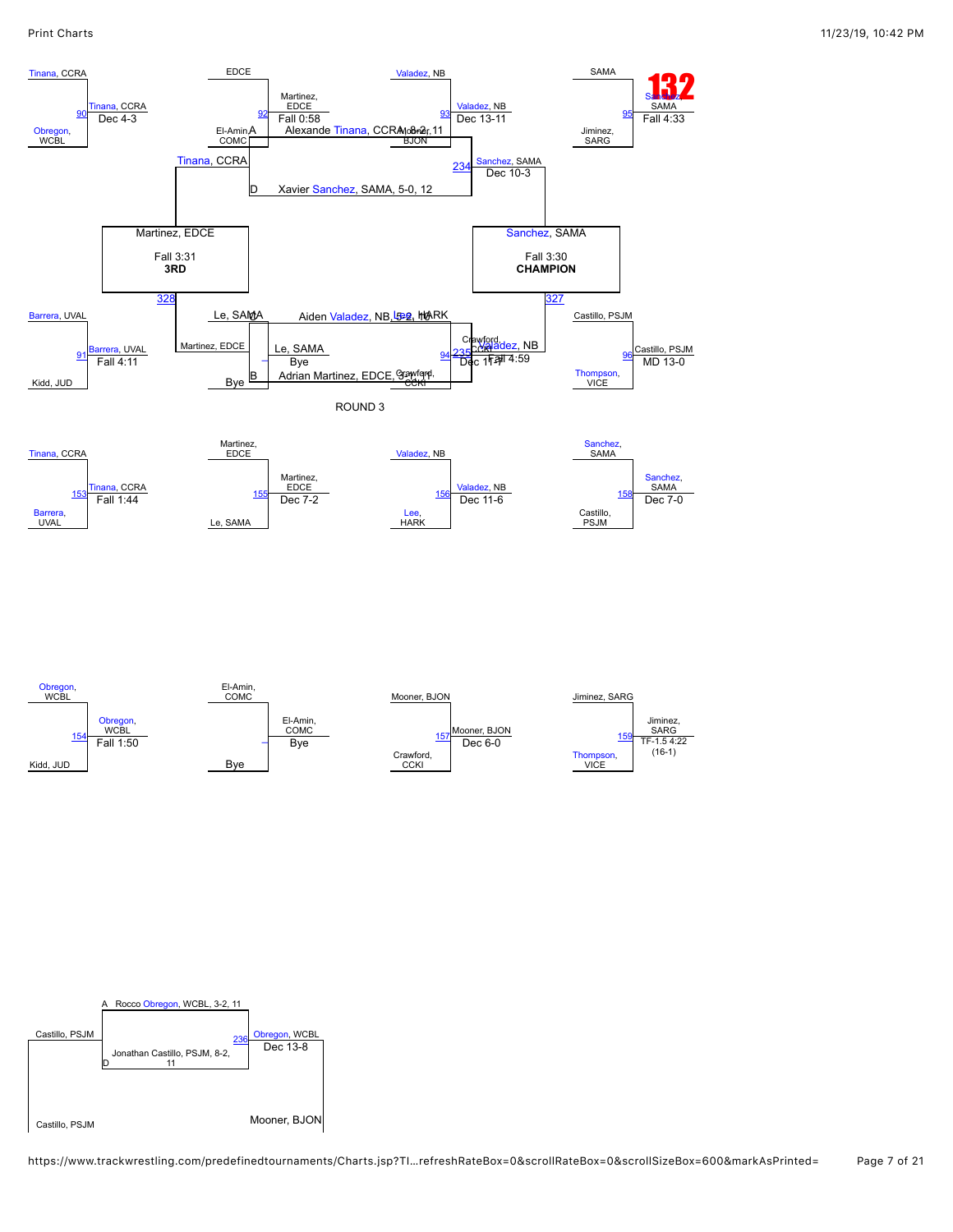



Mussali,

https://www.trackwrestling.com/predefinedtournaments/Charts.jsp?TI…refreshRateBox=0&scrollRateBox=0&scrollSizeBox=600&markAsPrinted= Page 8 of 21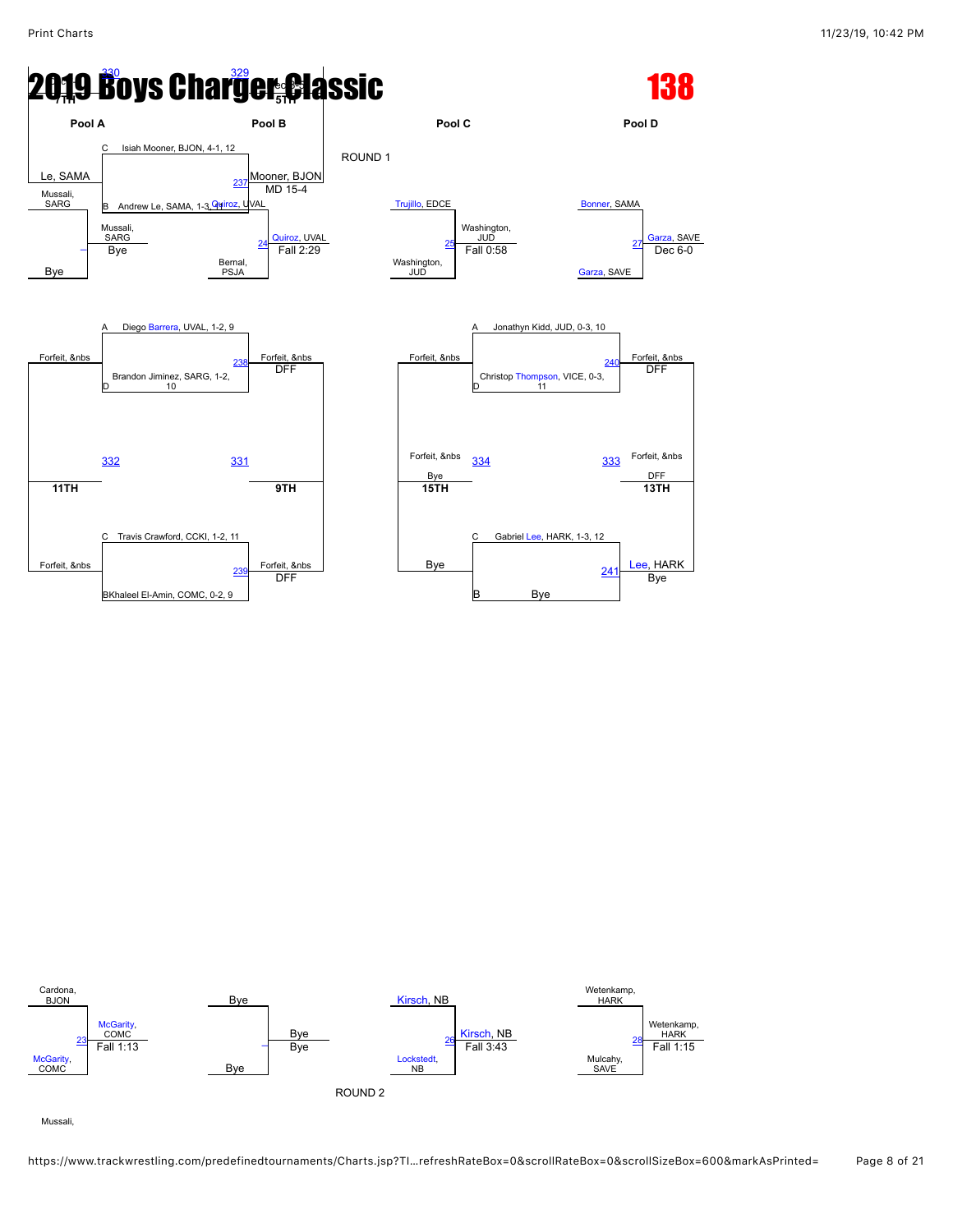



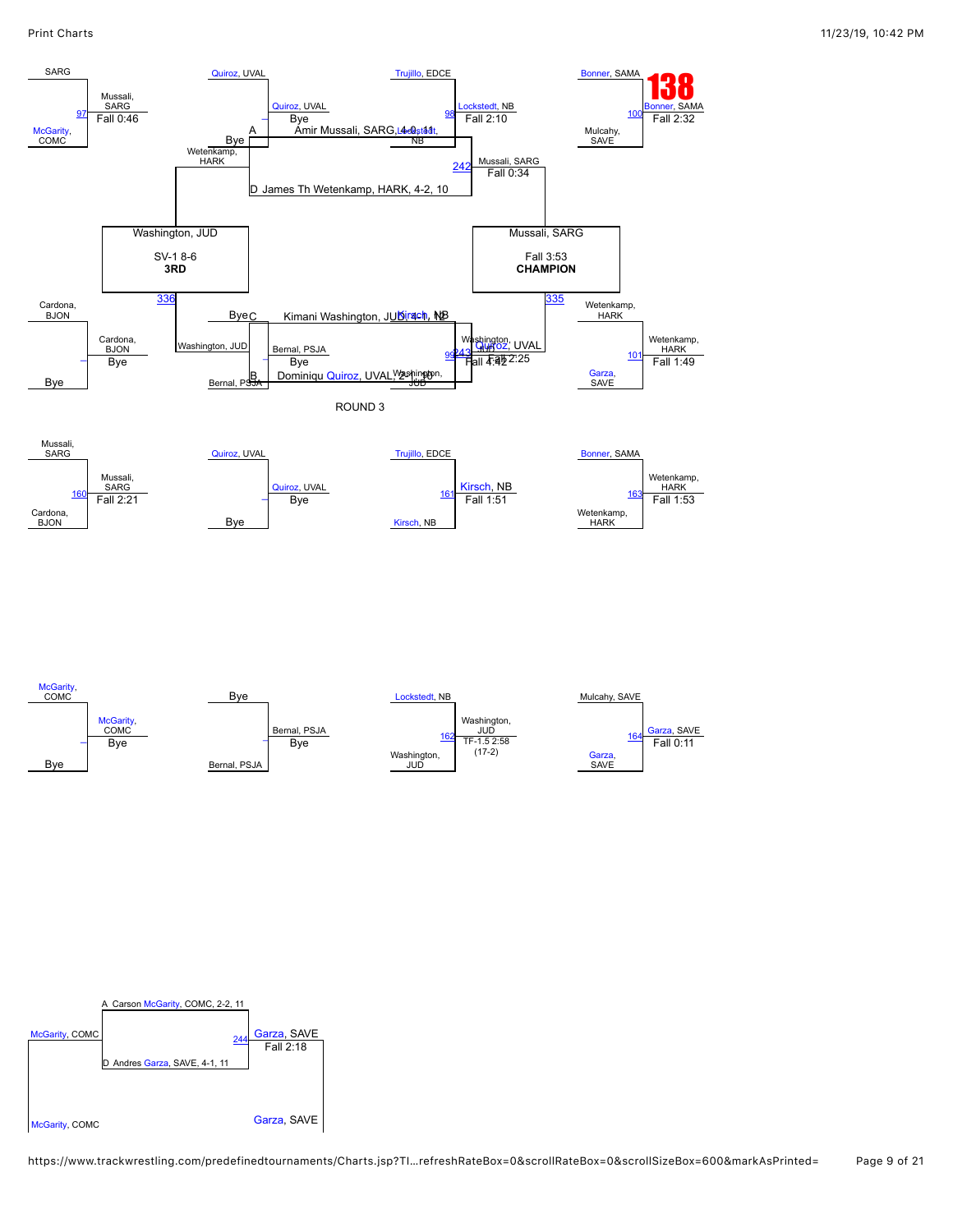### **2019 Boys Charger Classic 7TH 5TH**



https://www.trackwrestling.com/predefinedtournaments/Charts.jsp?TI…refreshRateBox=0&scrollRateBox=0&scrollSizeBox=600&markAsPrinted= Page 10 of 21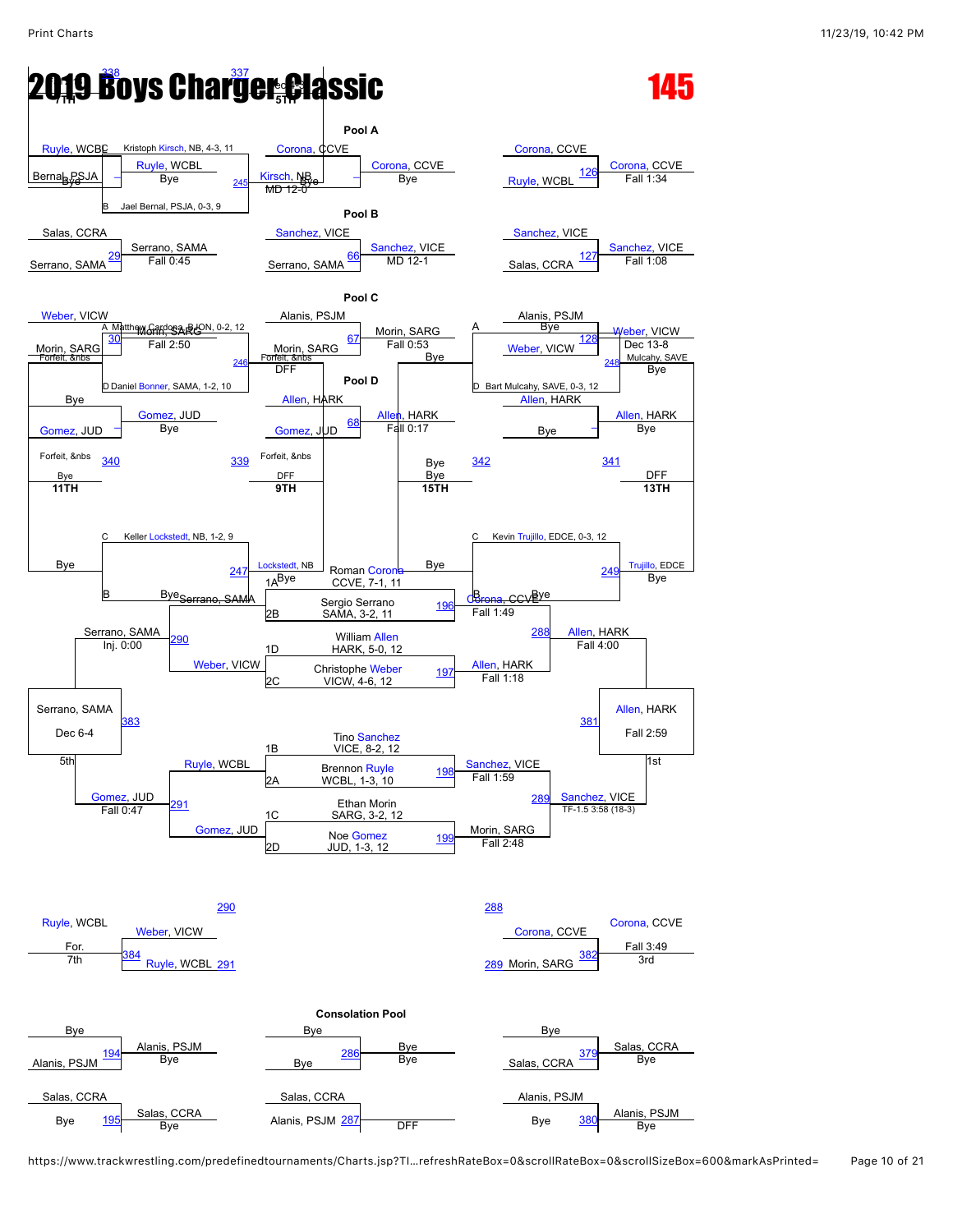# **2019 Boys Charger Classic Communist Class 152**



https://www.trackwrestling.com/predefinedtournaments/Charts.jsp?TI…refreshRateBox=0&scrollRateBox=0&scrollSizeBox=600&markAsPrinted= Page 11 of 21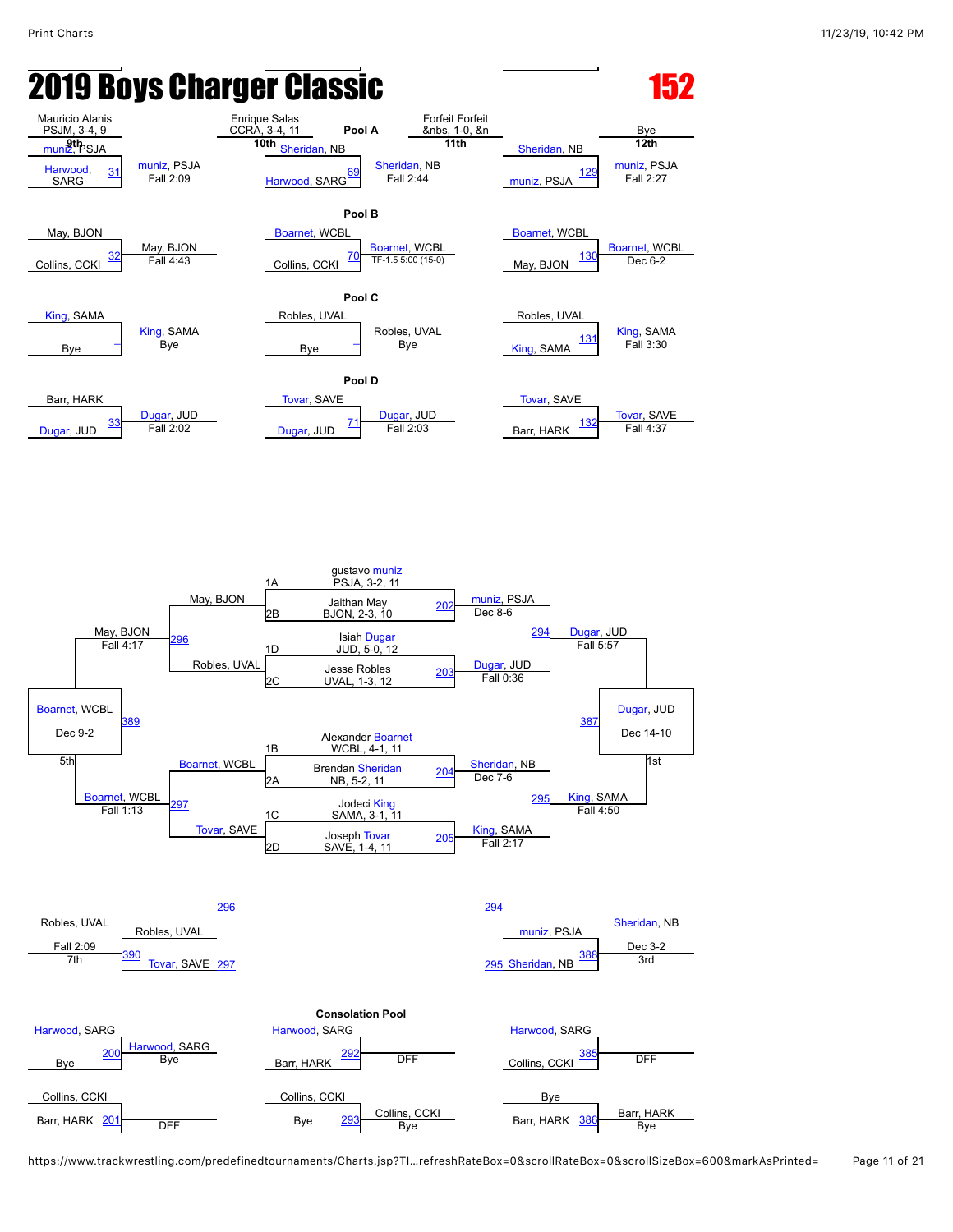# **2019 Boys Charger Classic <b>160** 160



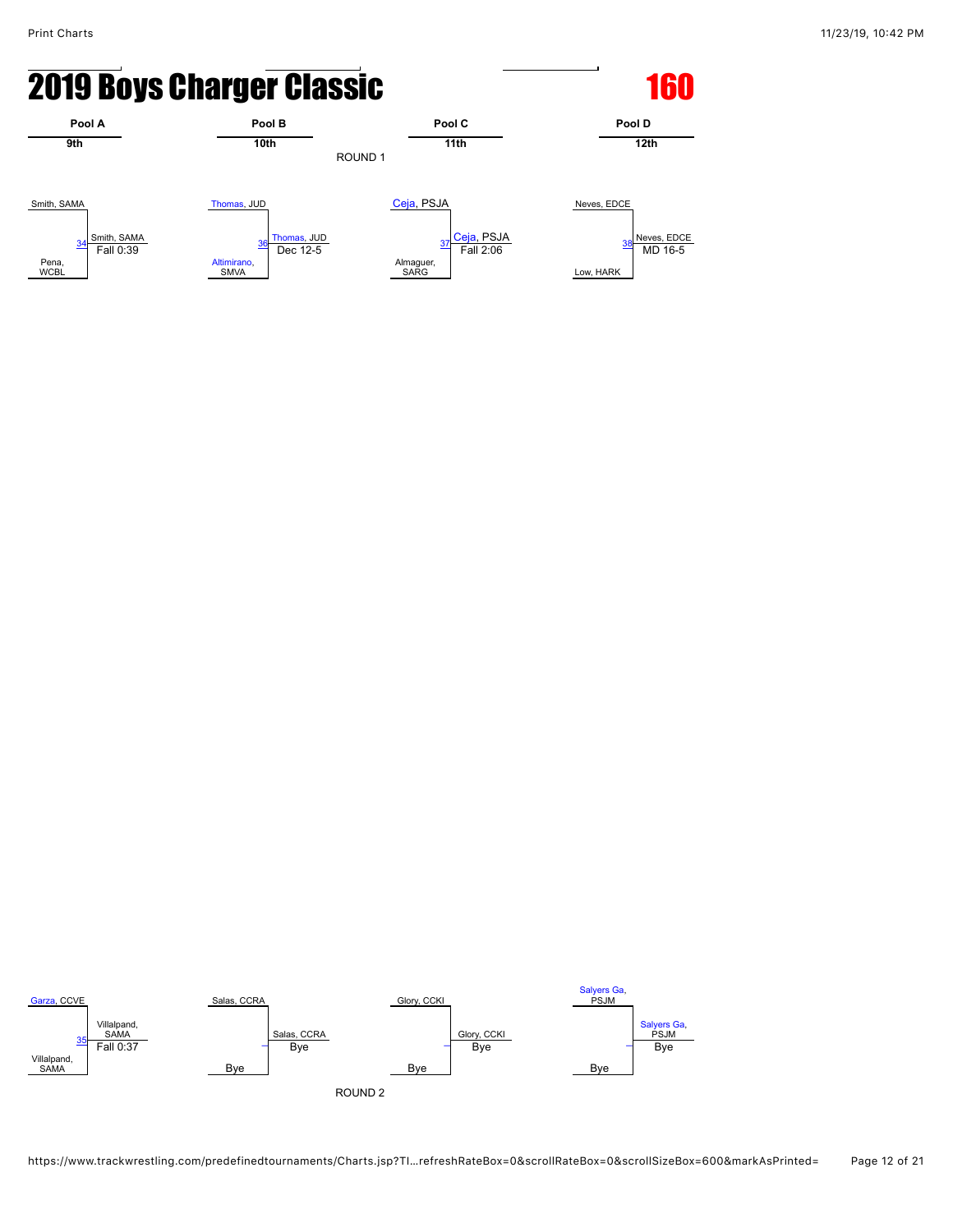

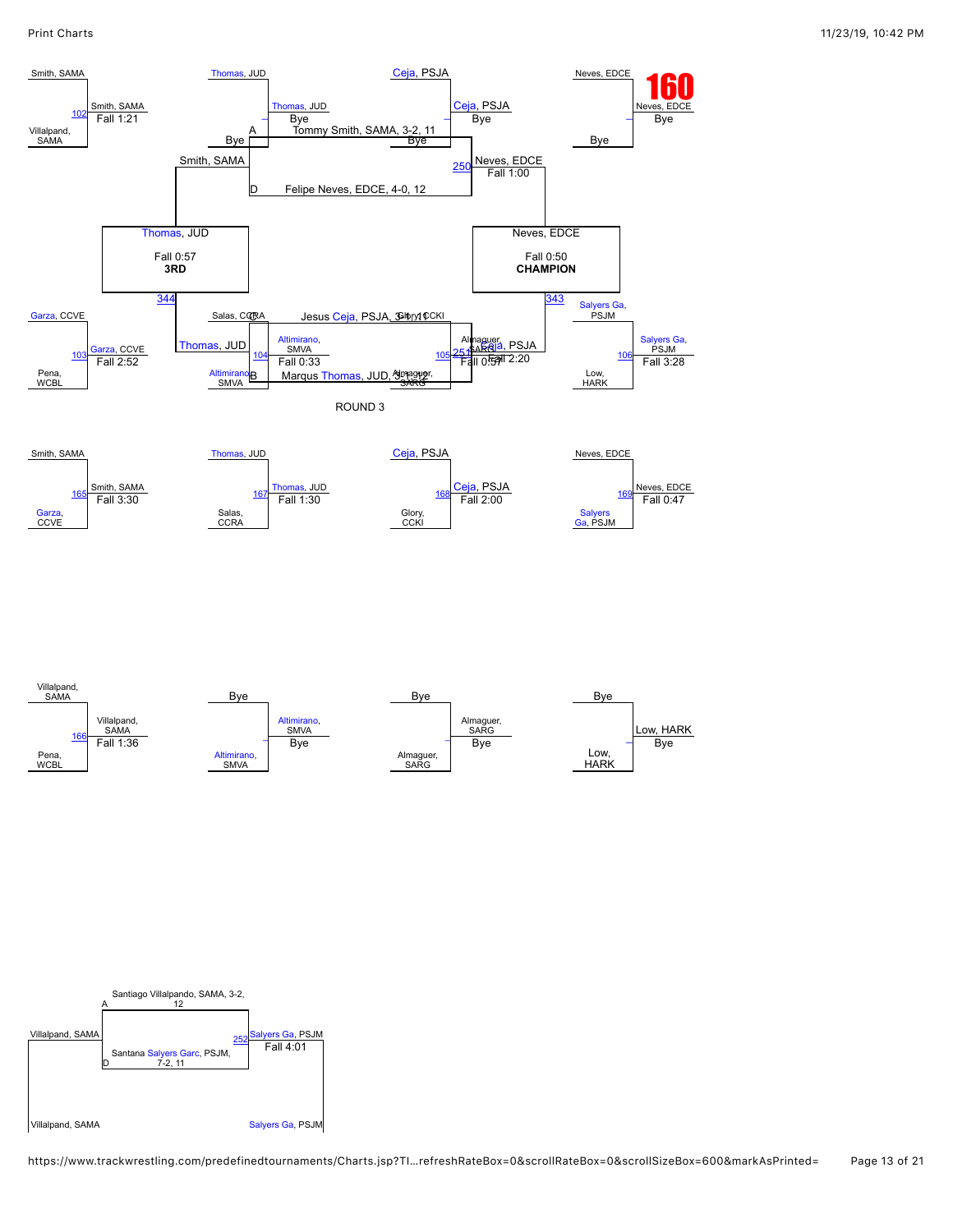



[Vasquez](javascript:viewProfile(345105132)),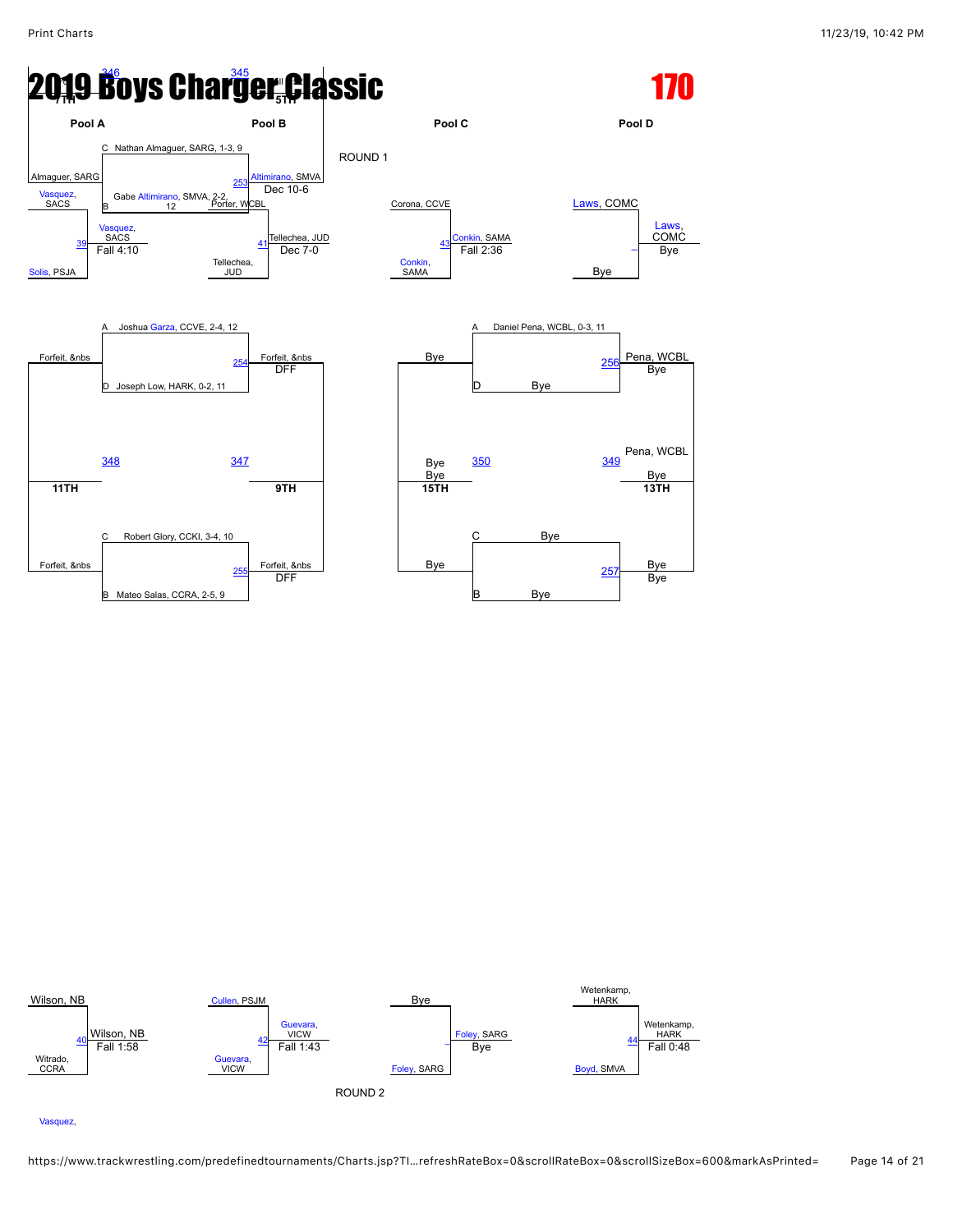

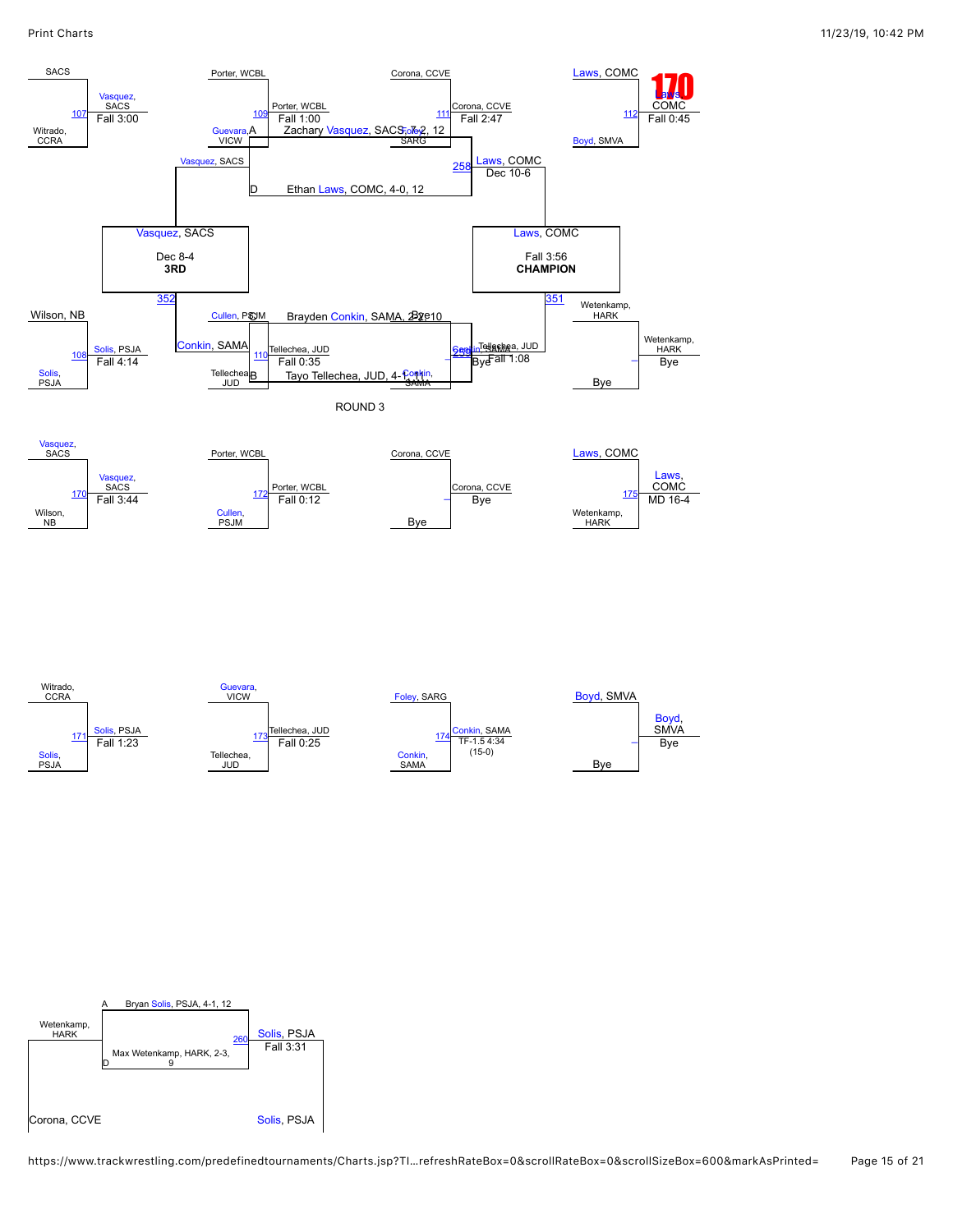#### **2019 Boys Charger Classic 7TH 5TH**



https://www.trackwrestling.com/predefinedtournaments/Charts.jsp?TI…refreshRateBox=0&scrollRateBox=0&scrollSizeBox=600&markAsPrinted= Page 16 of 21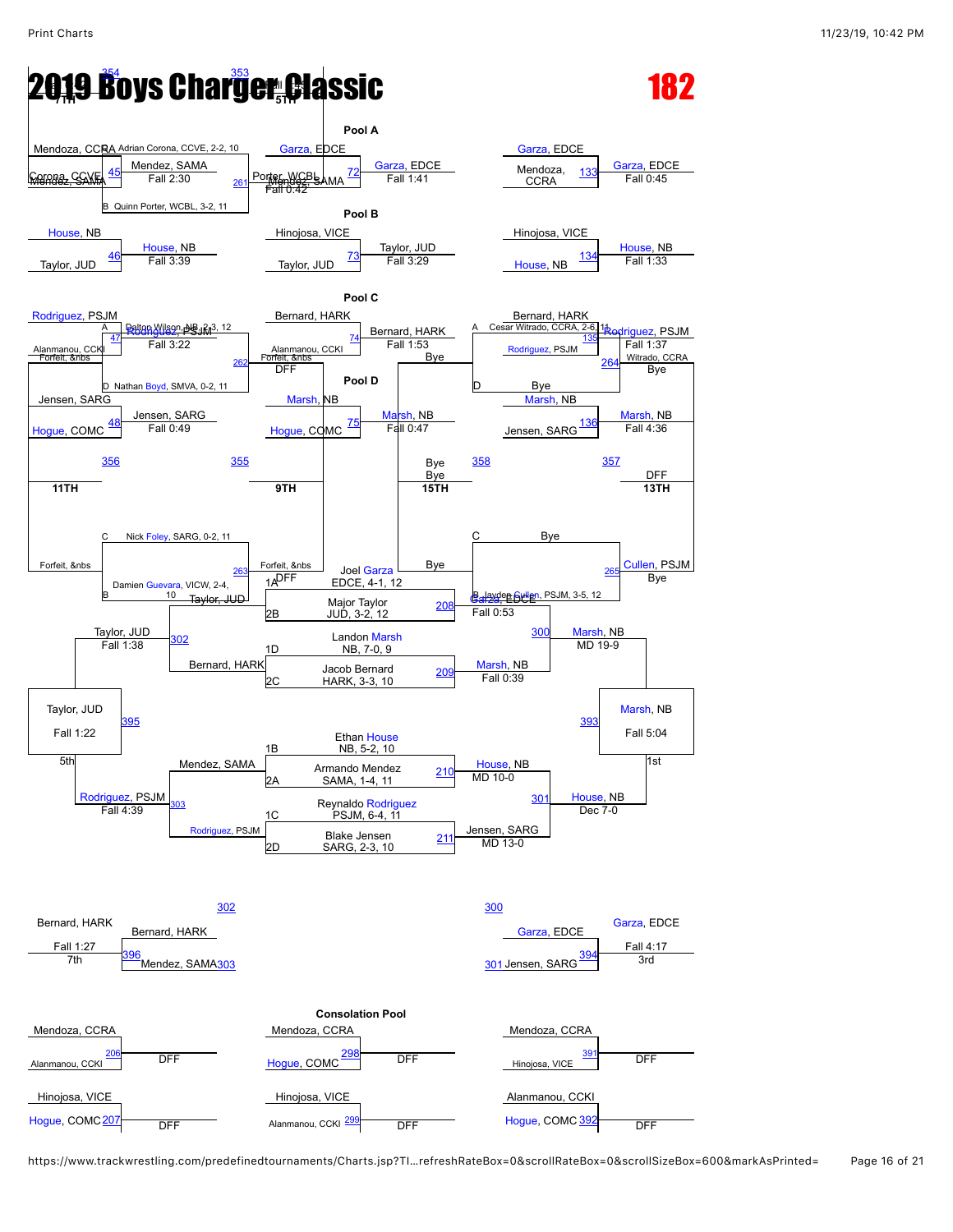# **2019 Boys Charger Classic <b>195** 195



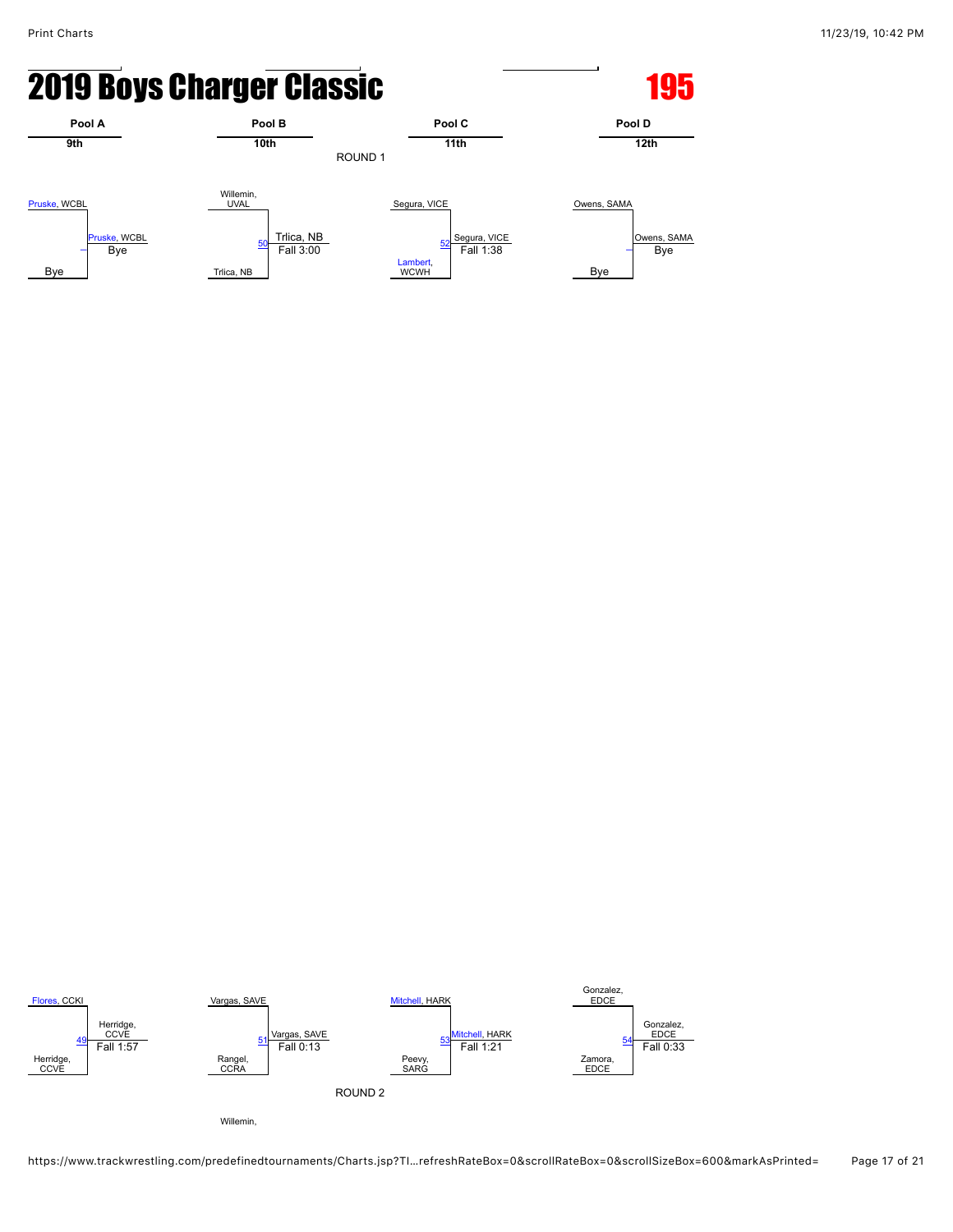

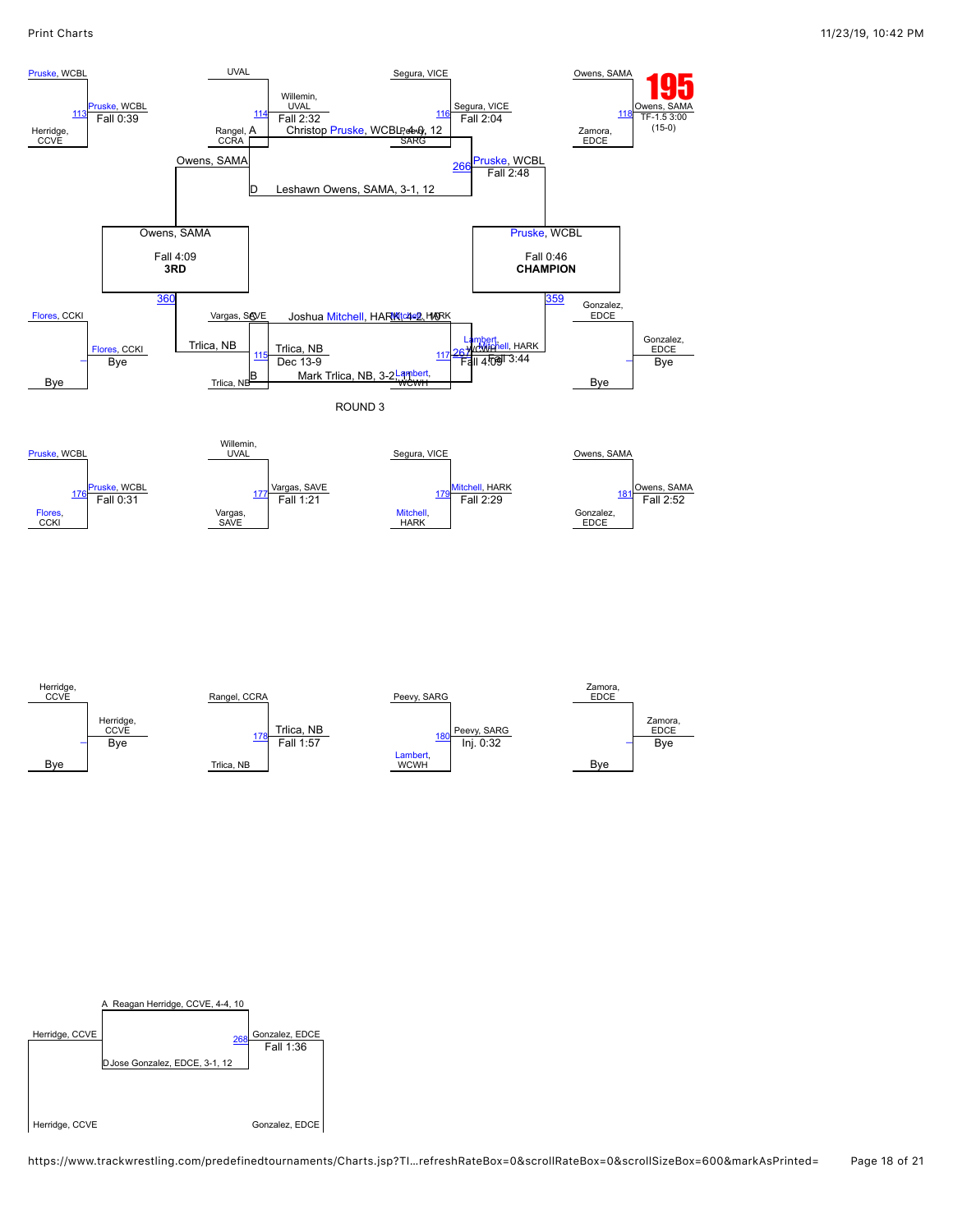### **2019 Boys Charger Classic 7TH 5TH**



https://www.trackwrestling.com/predefinedtournaments/Charts.jsp?TI…refreshRateBox=0&scrollRateBox=0&scrollSizeBox=600&markAsPrinted= Page 19 of 21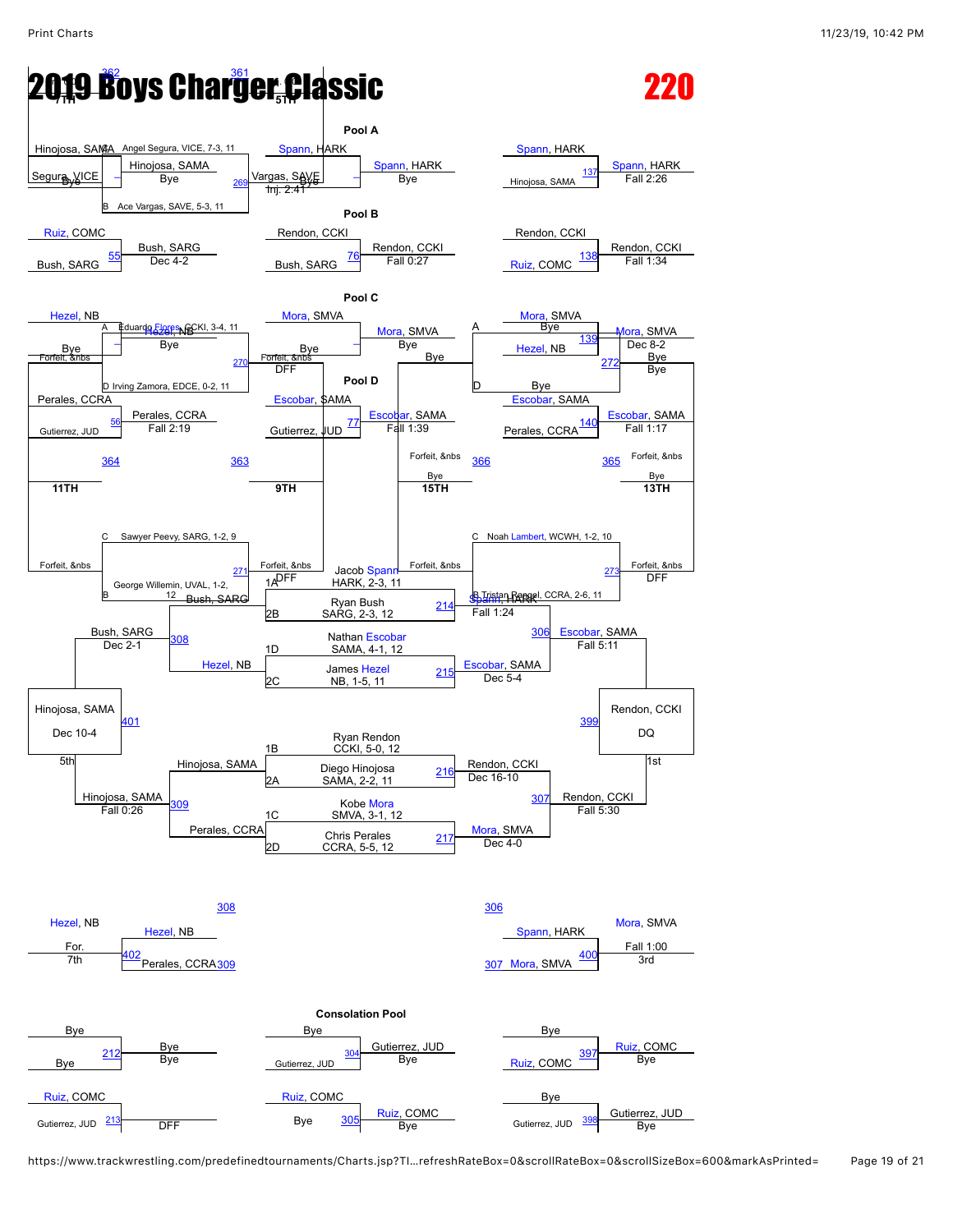# **2019 Boys Charger Classic Communist Class 285**



https://www.trackwrestling.com/predefinedtournaments/Charts.jsp?T…refreshRateBox=0&scrollRateBox=0&scrollSizeBox=600&markAsPrinted= Page 20 of 21